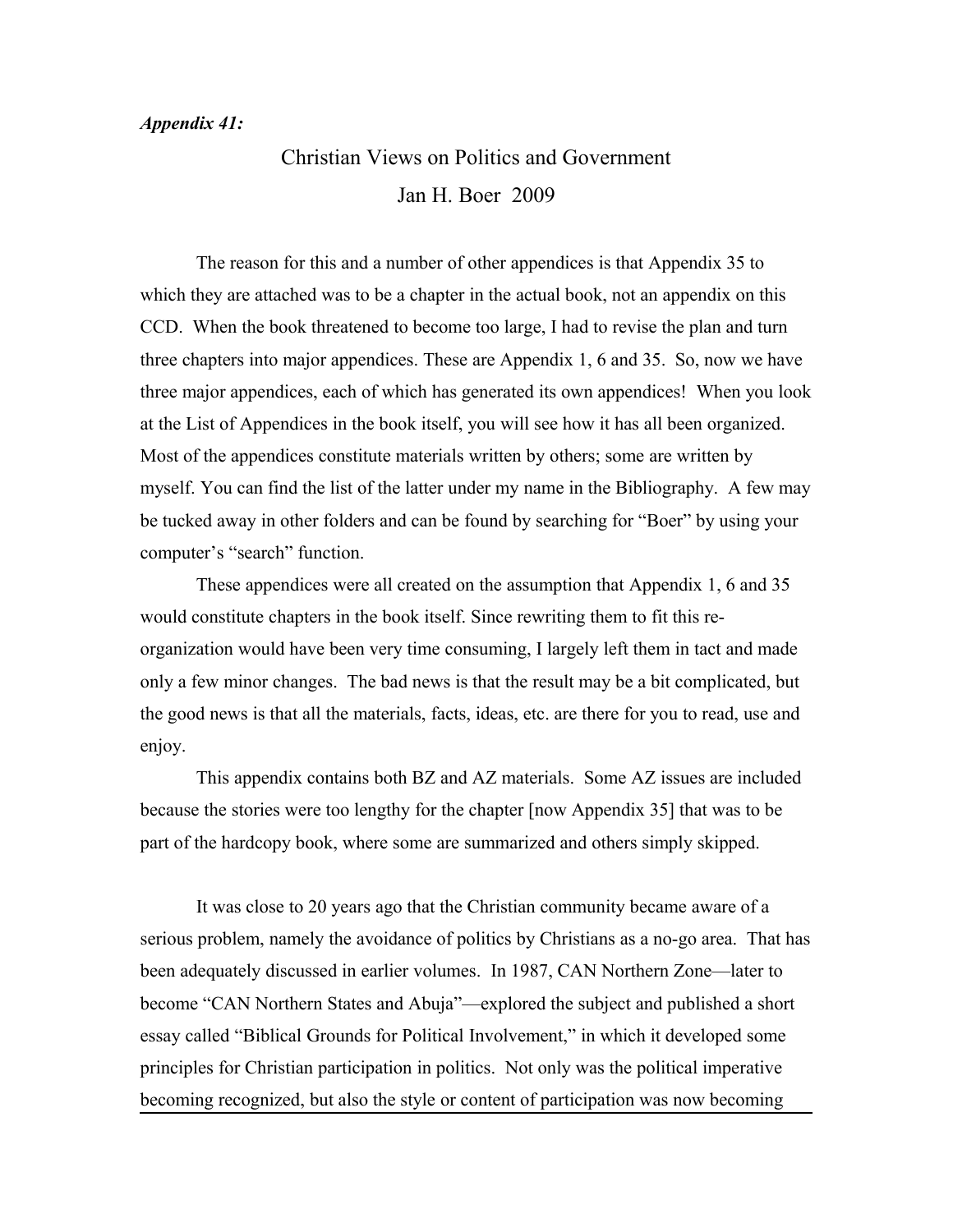important. It was no longer just a matter of a warm Christian body on the floor of the House. CAN called on both the church and individual members to play their part. "The local church should organize itself actively to play a responsible part in local decisionmaking. At the individual level, a career in politics is one of the most significant callings for a Christian to follow." There is need for the "re-orientation of all dimensions of life."<sup>[1](#page-1-0)</sup> Well, principle is a good place to start.

CAN and TEKAN have been fellow travelers from the beginning. They began to get their toes wet in politics simultaneously. TEKAN agreed with the assassinated Military Head of State, General Murtala Muhammed, "that a federal system of government is best for Nigeria, because of its hetgerogeneous nature. It is a system that allows for unity in diversity." It could hardly foresee that a good decade later that would become a major argument for sharia, the very thing TEKAN opposed bitterly. It is impossible for me to go through all the political ideas of TEKAN, except to quote a few passages to indicate how it wanted the future to be shaped. Sharia is hardly mentioned; even Islam is not prominent in the report, but it is there in the background.

*Our vision is one of development from below rather than from above. That is one of the key TEKAN proposals to the Politbureau in this submission. It is TEKAN's considered opinion that pressure from below is the only way to galvanise decision –makers into responding to the demands of the poor for justice.*

*The Government's monopolistic [educational] system can hardly serve a people who hold various philosophies of life and, consequently, of what development means to them. We therefore call upon the Federal and state governments to return voluntary agency institutions to their original owners. Nigeria must adopt a political structure that is pluralistic and mutli-religious*, *terms that we take to be synonymous. By [such a] state we understand one that allows all forms of religion to co-exist, without any of them being the religion of the entire country. We do not subscribe to the notion of the state trying to, or being seen to, promote one religion at the expense of the others. All religions are entitled to equality of treatment. The governments of [such a] state must ensure:*

<span id="page-1-0"></span> $1$  CAN, 1989, pp. 2-4,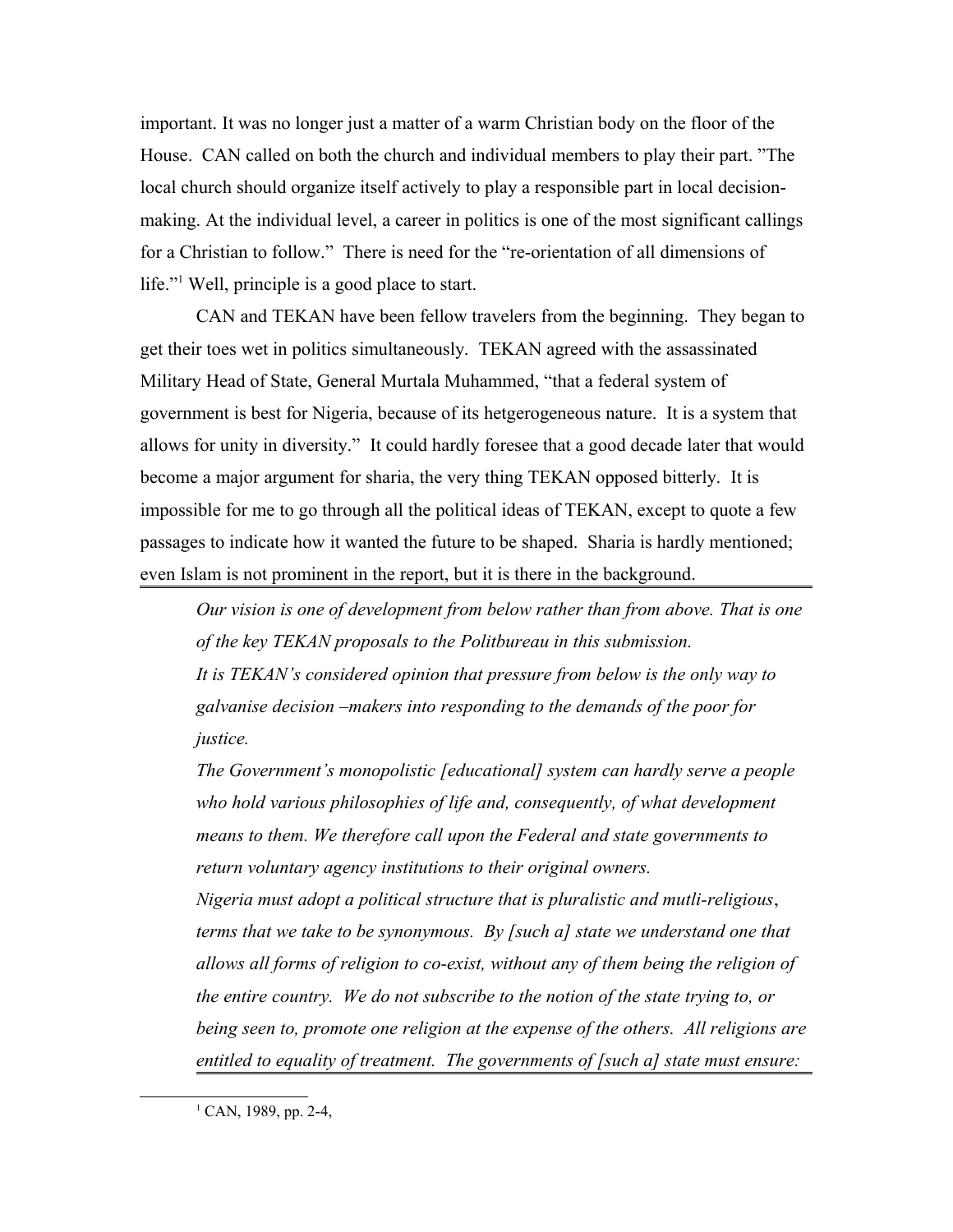- *1. Impartial justice and equity.*
- *2. Honesty and integrity.*
- *3. Respect for person, property and authority.*
- *4. Encouragement of the exercise of responsible freedom.*
- **5.** *Regard for the equality of persons before the law.*[2](#page-2-0)

CAN and TEKAN were joined in their call for Christian political participation by leaders of the Pentecostal movement. A. O. Oyeniran delivered a speech that TEKAN included in its 1987 publication. In contrast to the past, when Christians avoided politics as worldly, he now demanded that Christians "should rise up to support any Christian who wants to assist the nation."<sup>[3](#page-2-1)</sup>

Jolly Tanko Yusuf was a voice closely associated with that of CAN. Having engaged in regional, national and international politics, probably no one did more to move CAN and, through CAN, the entire Christian community, into the political sphere. Apart from his insistence on Christian unity, he pushed hard for Christians to join politics. He admits he at one time entertained a strongly anti-political stance for Christians, but experience forced him to change: "God desires full participation by Christians in the politics and administration of Nigeria." "To strengthen the nation we ultimately have to strengthen the individuals of all faiths in Nigeria. There is no other way." "The collective character of individuals and religious groups plays a major role in the evolution of any society." His own political focus has been on fairness to all as a basic building block for peace and stability. "A just society is possible when Christians are actively taking their share of responsibilities in political administration of Nigeria."[4](#page-2-2)

The years of 1987 and 1988 were rich in literature on the subject. It seemed to be a period of political awakening for Christians with Christian organizations, including the official church bodies, and individuals all urging widespread political participation in politics upon Christians. Politics and government must be freed from the exclusive domain of Muslims. It needs to be cleaned up. The Fifth National Congress on Evangelisation of 1988, in its Communique, apart from the word "sharia," did not overtly

 ${}^{2}$ TEKAN, 1987, pp. 11-17, 41. I have always found the churches' calls for democracy and decentralization somewhat humourous and even a bit annoying, given the fact that in most Nigerian churches the clergy tries hard to centralise and control.

<span id="page-2-1"></span><span id="page-2-0"></span><sup>3</sup>A. Oyeniran, 1987, p. 66.

<span id="page-2-2"></span><sup>4</sup>T. Yusuf, 1988, pp. ii-iii.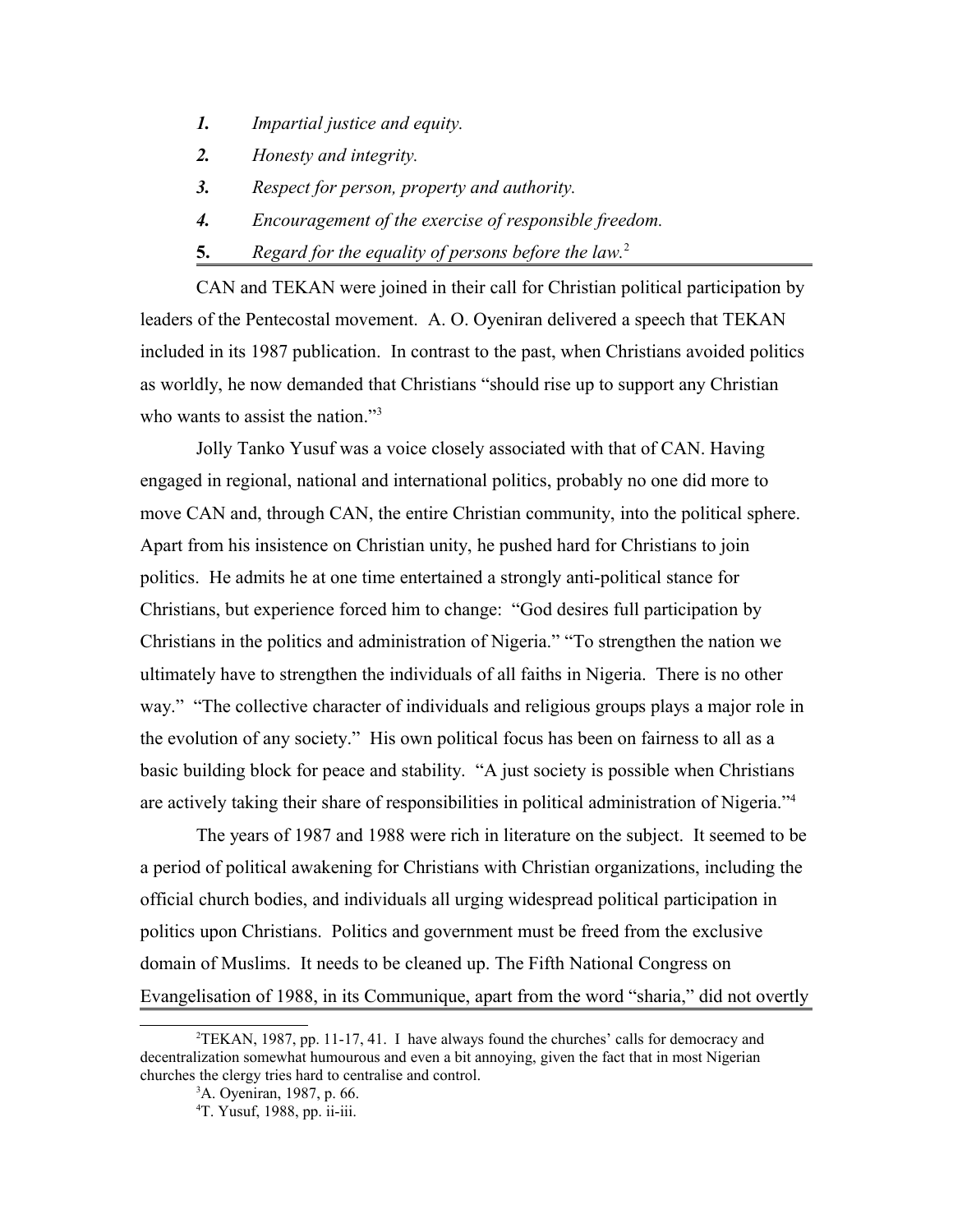mention Islam or Muslims, but its pronouncements clearly referred to them. Christians were called upon to realize and oppose the fact that "more and more political, legal and cultural obstacles are being erected against Christian freedom." "Christians cannot afford to be lax" until the land is cleared of political and economic injustice." Christians must pray for "wise and just government" and "promote social justice." The Congress called on the FG "to strengthen her commitment to human rights and justice. All restrictions of freedom of religion should be removed. It offends natural justice that peace-loving and law-abiding citizens are made to lose their freedom due to the unruliness of others. Only fairness and justice will fully heal the land."<sup>[5](#page-3-0)</sup> Furthermore, the Congress called on members of the CA of the day "to rise up above sentiment and parochialism, to give our fatherland a full and befitting constitution." "God and the people are counting on them to lay a solid foundation for a new and greater Nigeria."<sup>[6](#page-3-1)</sup>

Adebanjo Edema, an indigene from Ondo State and active as a leader of various national Christian organisations, including the Full Gospel Business Men's Fellowship International, chimed in with one of the most expansive treatments of Christian political issues, though not exhaustive . He asserted that Christians cannot be oblivious of the changes around them. "We must be involved in setting new guidelines and participate in making decisions which influence the society."

*The Bible teaches that God cares about the social order. Christian principles are the right principles and as far as we adhere to them, the society will be better and so far as we depart from them, the society will be worse off or doomed. We must therefore not underrate the need for Christians to wield politcial power to ensure that such divine principles are not thrown overboard. Committed Christians with politcial power wsill legislate or execute laws or administer the nation's resources for the good of all, regardless of religion.* 

However, he wanted to be understood correctly. He wrote:

*It must be emphasised that this [book] is not a political pamphlet for building religion into Nigerian politics, but a book written to help Christians apply the* 

 $5$ Though I understand and sympathize with the Congress' concern here, it should be realized that many, if not most, laws restrict citizens' freedom and that they are passed because of the undesirable behaviour of some people.

<span id="page-3-1"></span><span id="page-3-0"></span><sup>6</sup>Fifth National Congress on Evangelisation, *TC*, 6/88, p. 29.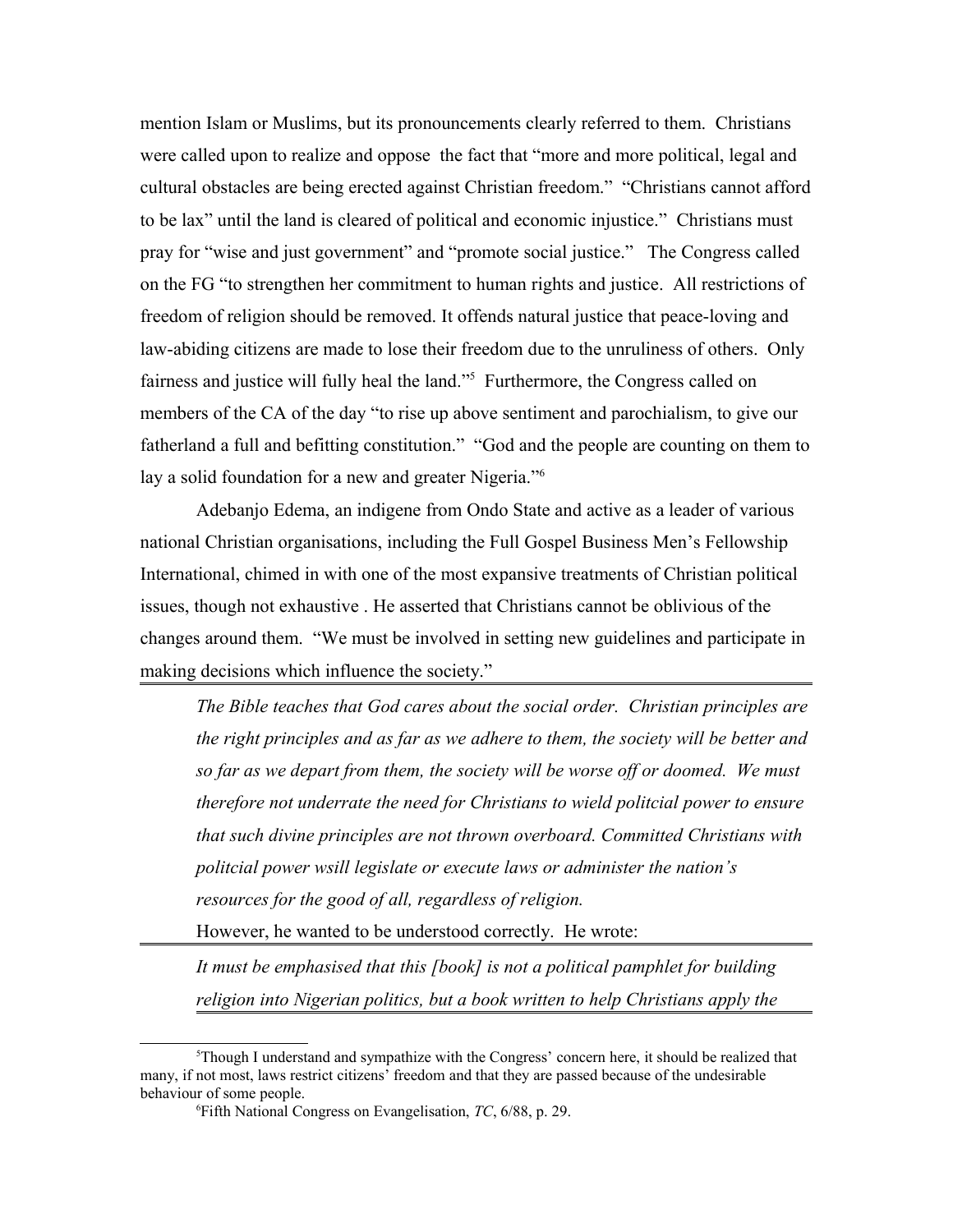*principles of their faith to the building of the society in which they live through participation in politicis. Society can be made more or less righteous and the Christian must be concerned that, as far as he is able to accomplish it, righteousness shall prevail in those spheres in which he is involved. It will be suicidal for any individual to completely abandon his or her responsibility as a Christian citizen*

Edema was a strong believer in the separation of church and state. Both receive their mandate from God, but their areas of authority and of expertise differ, so that neither may encroach upon the sphere of the other. "Where the matter is unmistakably spiritual, the Church has the right to speak with authority; where the matter is political, she has no right to speak as church." It is "wrong for a church to be identified with any particular dogma in the changing world of political ideas. It is also wrong for the church to abandon her responsibility to the state. Though I also advocate the separation of church and state, Edema's version of it is skewed, for it is based on the dualism I have often rejected in my writings—as in this series, especially in Volume 5, Part 2, and as I will do again in the next chapter. The church does not own the Spirit; He is accessible to all.

It is the individual Christian whose voice should mainly be heard in politics in a fashion complementary with that of the church. Christians are to participate in politics "as citizens of the state and independent of the church." They are to be "guided by Christian ethics" as people who "have something to offer in the running of the state." The church is to encourage and counsel them constantly "so that they can abide in Christ in the discharge of their political responsibilities in such a way that every individual, no matter his religion, can benefit from the exercise of the political power given to them."<sup>[7](#page-4-0)</sup>

Edema warned against political parties based on religion or region. It is only the "secular state which guarantees religious freedom to all. Any other will make it "impossible to avoid religious polarisation." To establish "a completely Christian party or a Muslim party" will be suicidal for the nation. He wanted a system where "each party consists of a spectrum of people from various backrgounds [and] religions. Christians should find themselves in these parties and demonstrate good and exemplary leadership. The choice of party, however, must be led by God," with the only yardstick being that it

<span id="page-4-0"></span><sup>7</sup>A. Edema, 1988, pp. 2-6.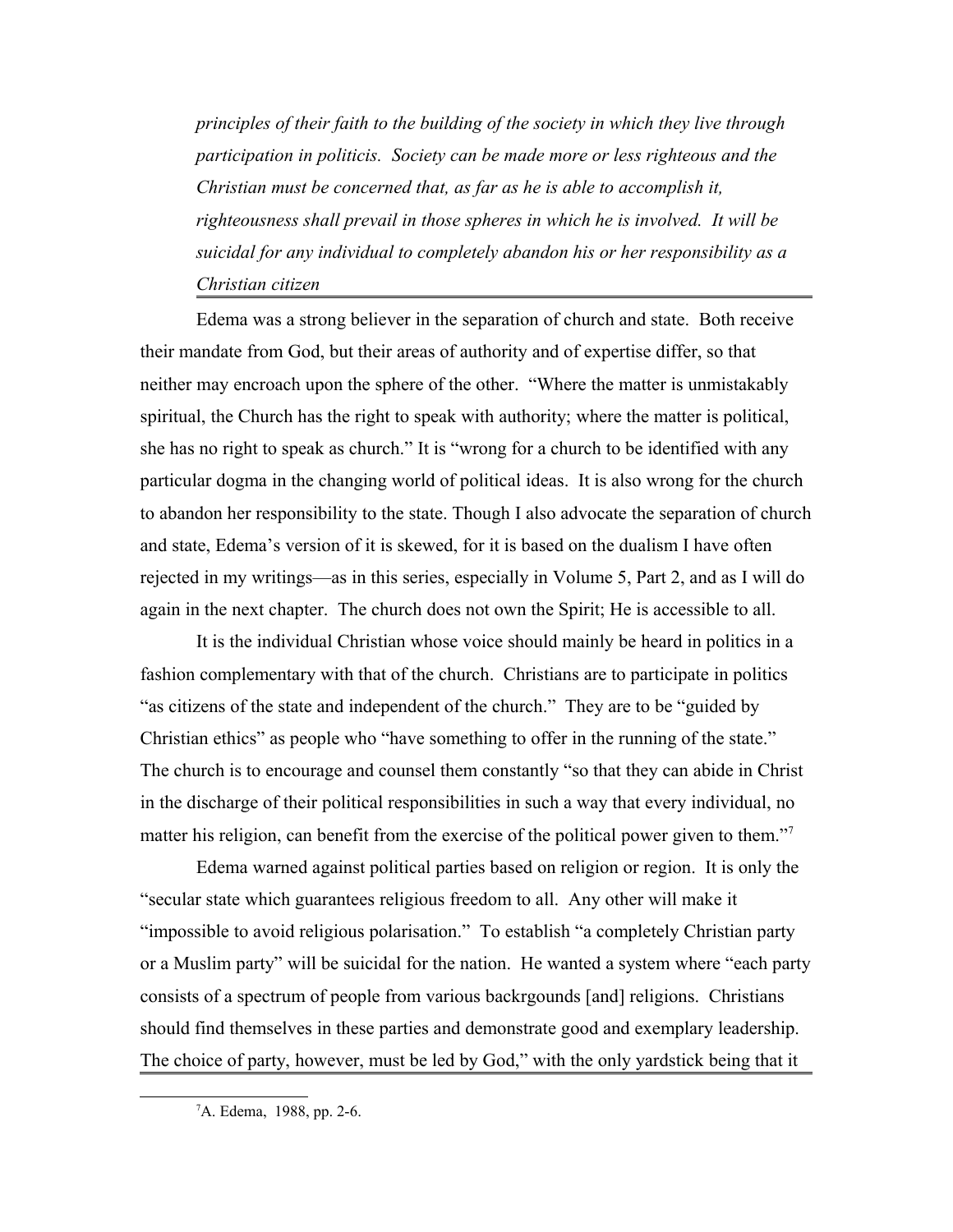have "respect for democracy, rule and due process of law, human dignity and sanctity of human life. Its avowed objectives must not be antithetical to God's principles as revealed in the Holy Scriptures."<sup>[8](#page-5-0)</sup>

Professor Jerry Gana has played a very prominent role in the FG under several administrations. During his earlier academic days at ABU he was the leader of the Christian community there under the ABU leadership of Professor Ishaya Audu.<sup>[9](#page-5-1)</sup> In about 1988—the exact year is not sure-- he delivered a lecture on the political system of Nigeria that he envisioned for Nigeria. Since it was a BZ lecture, I will not go into the full details of his lecture. It constitutes Appendix 10 in Volume 5 of this series and can thus be read there on the *Companion CD*. In view of Gana's subsequent influential role at federal level over the life of several administrations, I do encourage you, especially "Gana watchers," to read the entire lecture to enable you to judge to what extent he actually worked out the perspective he outlined.

Like Muslims, depending especially on the British Christian social thinker Catherwood, he emphasised that

*there is no particular method of government which is sacrosanct. Different moral orders in society may require different types of government. Thus within the context of Christian principles, we have to think through the fundamental issues related to good government.* 

*In the search for a new political system, we should realise that no political system can by itself ensure good government. Political systems are operated by people, and evil men can ruin the best system. The Christian should always be aware that there are destructive forces of wickedness in the world (Ephesians 6:10-20). Therefore, in setting out ideals for a good society, the Christian should not only be idealistic, but should also be realistic.*

Nevertheless, he outlined a governmental programme that would have to do justice to "the values of freedom, equality, social justice, community, co-operation,

<span id="page-5-1"></span><span id="page-5-0"></span><sup>8</sup>A. Edema, 1988, pp. 27-28.

<sup>9</sup>On a personal note, it was with Audu and Gana that I had to negotiate during my bid for the position of Associate Chaplain at the university back in the 70s. The deal was cut short with the overthrow of General Gowon and the subsequent replacement of Audu with a Muslim Vice Chancelor.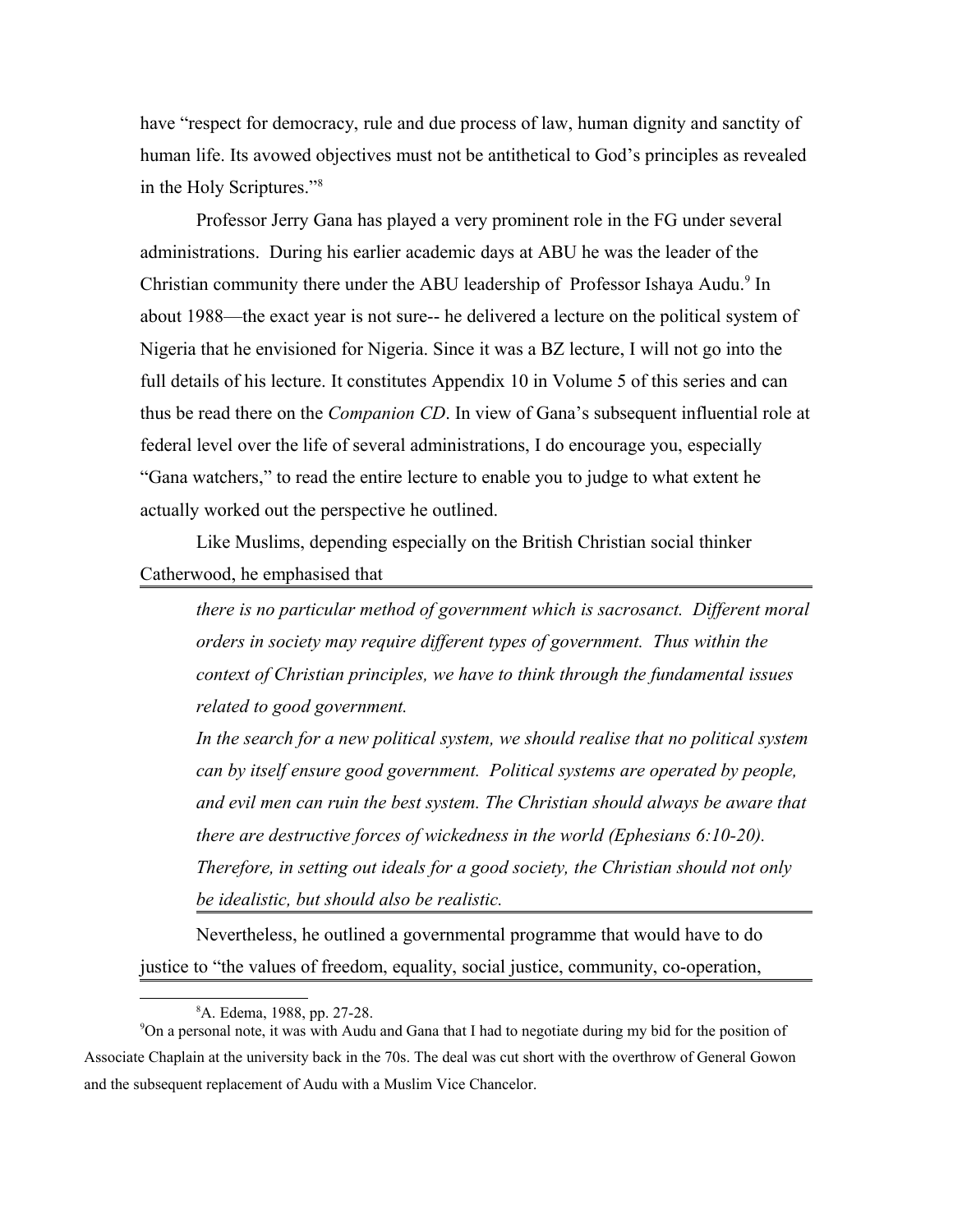progress, peace and prosperity," while there should be no room for "oppression, exploitation, inequality, injustice, poverty, misery and dehumisation." On that basis he summarized seven characteristics of good government. After rehearsing various forms of government that he rejected, he concluded that :the only viable form of government is democracy. But democracy has been derailed. In Nigeria it "has been too much about power instead of about principle." The more power leaders amass, the less likely they are to adhere to democratic principles. One of our political tragedies has been that leaders have been willing to do anything within their power "to extend their term of office." He strongly advocated a two-party system instead of the multi-party system that is generally based on ethnic and religious considerations. The former should present voters "with a clear ideological orientation and well articulated alternative programmes." He preferred to have the presidential model put in place but with some modifications to the model already tried. Gana also dealt with the democratisation of LGs and with economic power. I can only urge you to get hold of the *Companion CD* and study it yourself. Even the length of appendices must be kept modest.

Oyelade opposed "religious fundamentalism" as a threat to peace and political stability in Africa. He observed that "the usual tendency is to degenerate into fanaticism that seeks to destroy those that object to certain understanding of faith and practice." He therefore made the following call on governments and friends of Africa:

*To help fight against religious fanaticism.*

*To help sustain freedom of religion and human rights in Africa. To help uphold African pluralism so that all citizens, notwithstanding their religious differences, may live peacefully, work together and determine their destiny together.*

*To help ensure that the Traditional religious communities in Africa are legitimate citizens and part of Africa*. [10](#page-6-0)

In the wake of the 2002 Zangon-Kataf riots the old but legitimate complaint about Muslim rule over indigenous people once again reared its head. Dr. Harrison Bungwan challenged the Government that if it "is really interested in peace, it should no longer disregard the call of the people for a separate chiefdom. The time has passed when his

<span id="page-6-0"></span><sup>10</sup>E. Oyelade, 1992, pp. 188-189.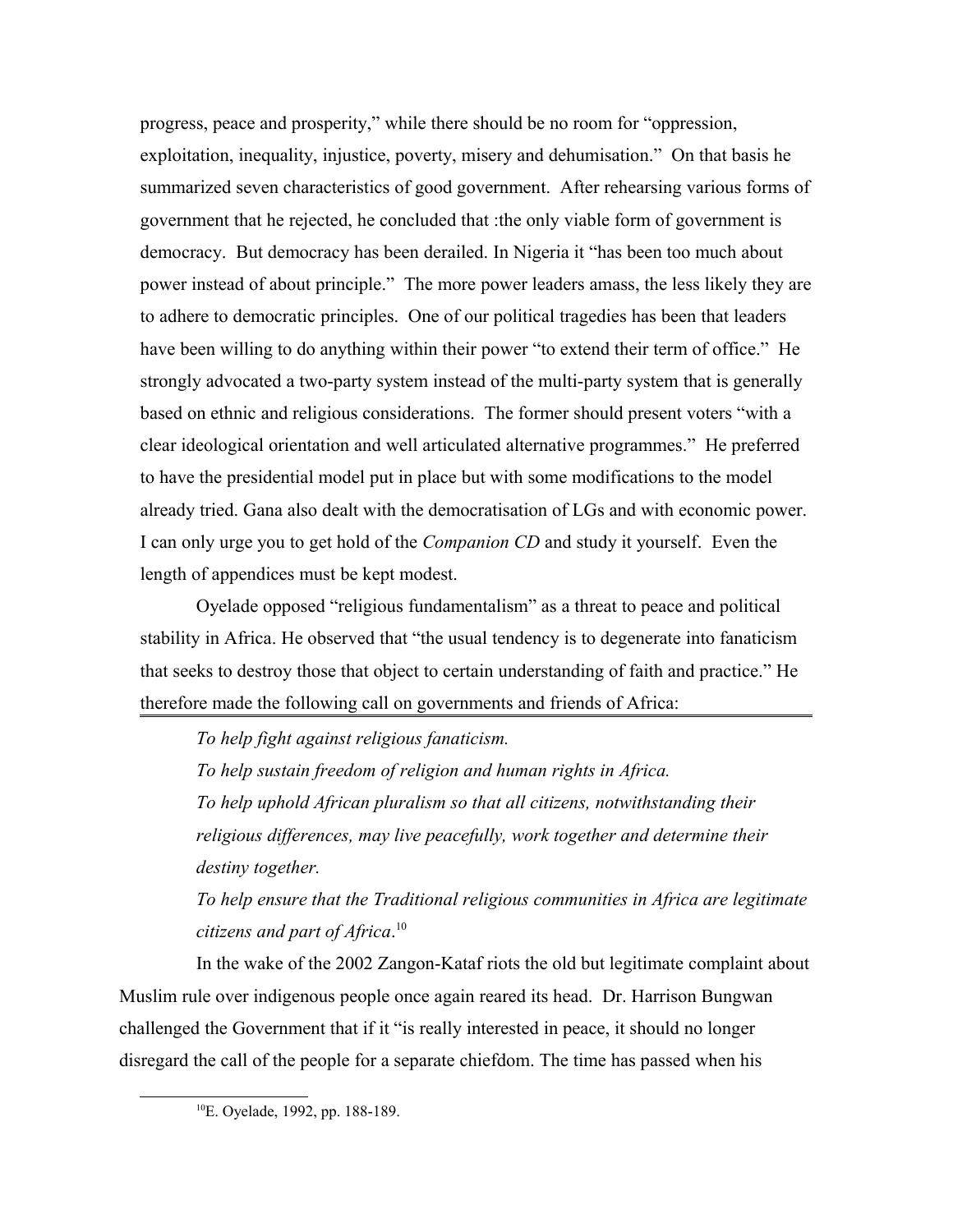people should continue to be enslaved or discriminated against in government patronage and appointments. As long as these unjust practices continue, there will be no lasting peace." Addressing the same situation, former Military Governor Yohanna Madaki and indigene of the area, stated, "It's time for the wind of change."[11](#page-7-0) It was to be a decade before a Governor would heed these warnings

Before closing this BZ political discussion, I leave you with a long quote from Dennis Gereng, the CAN successor to Wilson Sabiya of Volume 7 fame. Under Minchakpu's blunt title "There Is a Subtle Plan to Islamize Nigeria," Gereng said,

> *A Christian leader should be smart enough to be able to get close to the people who are in government. Important positions in high places should be struggled for. These are the same machineries, apparatus or tools that the Muslims use or are using in trying to entrench their will and desire in this country. We know that the mallam or Imam or whatever he is called, doesn't go to the government house to do all these things by himself. He uses people who are working there as government agents. So they are always close enough, they know how to influence them and to manipulate them and tell them, this is the thing that they want them to do. So, the Christian leaders need to be close to their own followers as well, to the point that they will be able to let them know that these are the things that are happening if they are in an office. They must make sure that he tells them what is wrong or against your religion. He should not just keep quiet because of fear. We know that most of the Christians in these places, fear that if they say this or if they raise alarm, they are going to terminate their appointments or they will not promote them or they will leave them to become redundant. These are the kind of things that make some of them to be afraid to say anything. But I feel that if one is a Christian, if you are in any position, you are not only there for yourself, you are there also to serve God. So the Christian should not see anything evil or unjust happening and then keep quiet because he may want material gain or otherwise. What I am saying is that, those who are Christian and in high positions, should be able to relate to their Christian leaders and their Christian leaders should also do all they can to go close to their members who are in*

<span id="page-7-0"></span><sup>11</sup>Anonymous, *TC*, 4/92, pp. 8-9.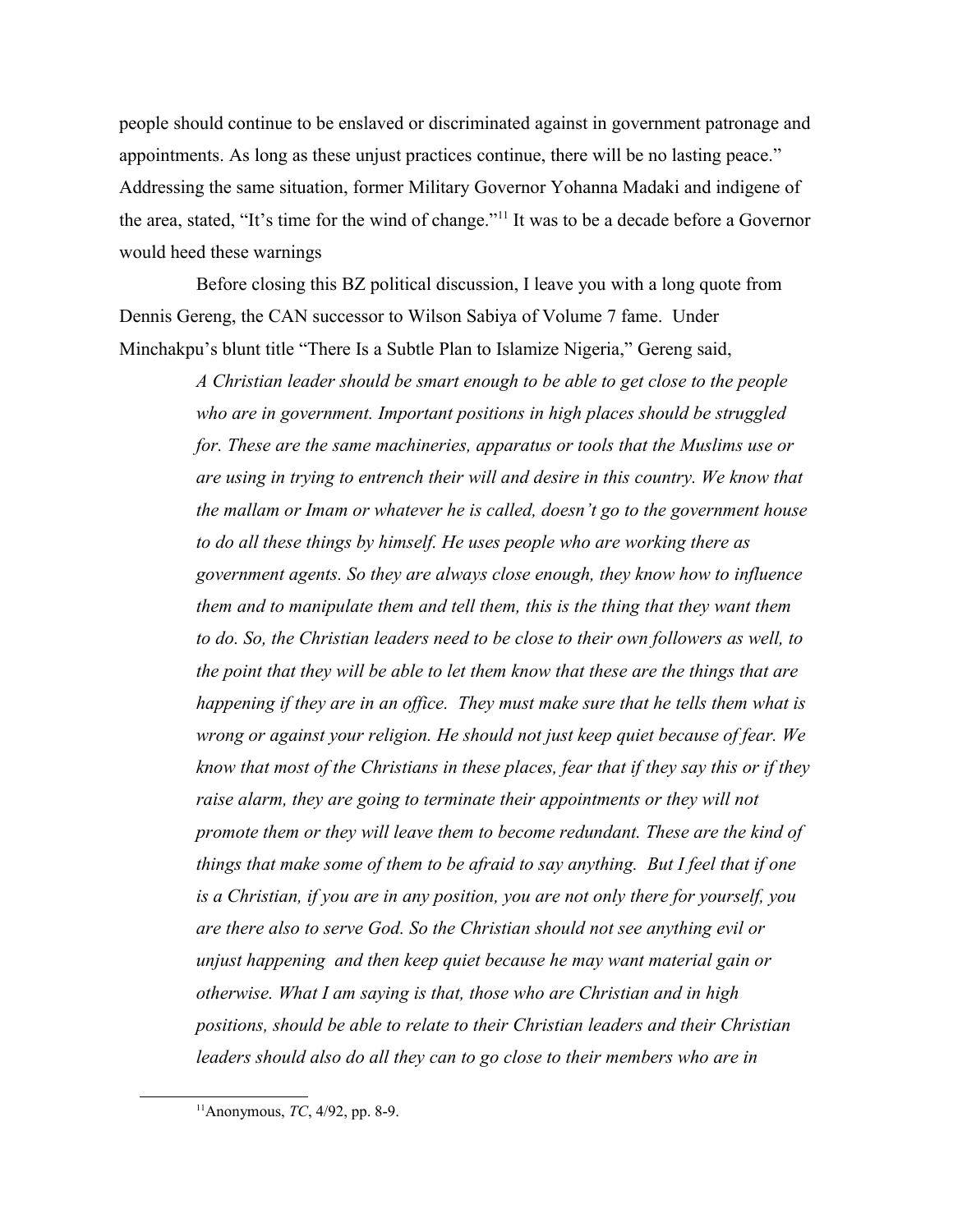*government, so that they can influence them in the same manner. We are not saying that they should take government money and bring it to the church, but we are saying that they must be recognised to the point that if they see any injustice, they'll cry out against it so that the world will know that these things are happening. They should not keep quiet, they have to immediately stand up and act, because that's the only way we can save the situation. If the people in government cannot challenge any government, we who are religious leaders, can stand uyp to speak out on behalf of our churches and our people. Unless the problem with religion in Nigeria is identified and dealt with, we are going to remain with it in this country. We must face reality and what is happening in this country. We must not chase the shadows and leave the real substance somewhere.[12](#page-8-0)*

++++

At this point I move on to AZ days. The issues below are either summarized in the book or simply skipped.

For many decades the Middle Belt (MB) region has felt uncomfortable being part of the North, with its political power concentrated in what many consider till this day its Muslim feudal power. Already during colonialism several political parties arose to represent the interests of the MB, though they did not always see eye to eye, led as they were by politicians with their own agendas. But it remained an issue over the decades with Muslim Northerners and Christian MBers writing back and forth. The press would publish articles back and forth on the controversy.

One Kpang P. David of Lagos responded to one Safina Ahmed Tukur who wrote disparagingly about the MB and its people. According to David, Tukur "referred to the MB Movement as a 'relatively raw concept in the country's political lexicon.'" He also asked, "Who are the MB-ers? Of what geographical parameter is the MB? What are the natural elements binding the MB-ers? Is the MB not conceived just to create a political advantage for its proponents?"

<span id="page-8-0"></span><sup>12</sup>O. Minchakpu, *TC,* 1/94, pp. 7,8.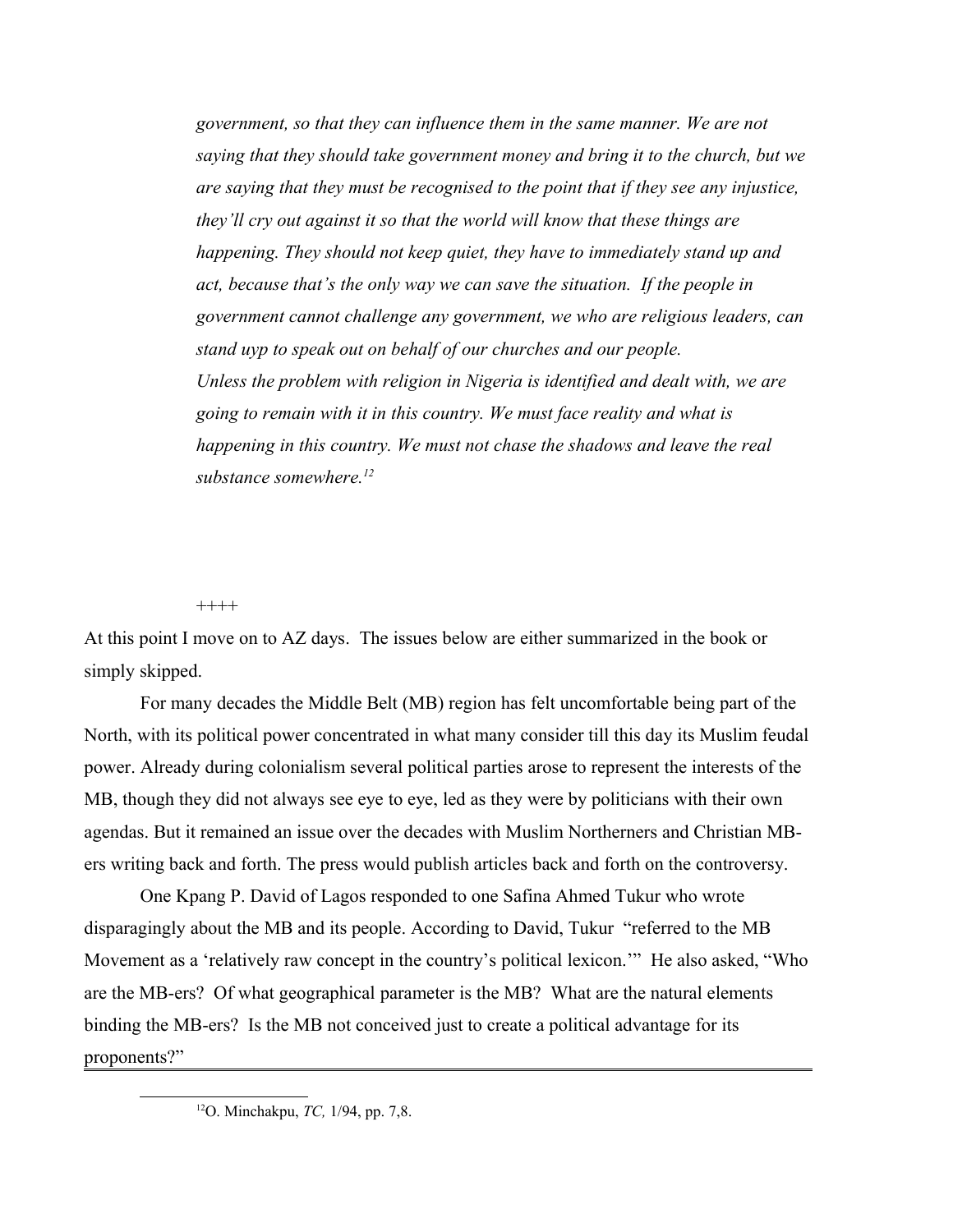David charged that Tukur's "explanations are skewed towards satisfying the Northern oligarchy." He described Tukur's as a

*jaundiced position on the MB Movement. The struggle of ethnic minorities of the MB for political autonomy through the MB Movement has been consistent throughout all the constitutional conferences in this country, including Macpherson's 1954, Willink's 1958 and the military regimes' constitutional conferences. Thus, rather than being raw, the MB Movement is a systematic and well-co-ordinated programme for freeing the ethnic nationalities of this region from the political and economic strangulation by the Northern oligarchy.[13](#page-9-0)* 

David had understood the MB well. Only two years later, the MB, through the person of Solomon Lar and totally in keeping with David's sentiments, puffed up its chest and put the entire country, but especially the North, on notice that the MB had had enough of Northern feudalism. The only way for me to convey the spirit of this declaration is to reproduce the report entirely:

*The MBt is poised to direct the country's political direction in 2007, Acting Chairman of the Peoples Democratic Party (PDP) Board of Trustees and leader of the Middle Belt Forum, Chief Solomon Daushep Lar has declared. He said that "those who think that the MBt is a misnomer or a myth will soon be made to realise that we are a reality that cannot be wished away." "They will soon see that our pains are real, our fears are real, our frustrations are real, our aspirations are real, our links are real, our solidarity is real, our determination is real and our capabilities are real," he added. Lar, who noted that people who have all along been taking the MB for granted "will do so at great loss;" he tied the civic reception organised by the Middle Belt Forum in Honour of Lt.-General Theophilus Danjuma, former Defence Minister to "the beginning of renewed dynamism in theMB" and "the beginning MB initiative for a great new Nigeria."*

*By way of clarification as to the difference between the geographic MB and the political MB, Lar stated that "the political MB encompasses the marginalised minority groups in Northern Nigeria. These are the nationalities that have historically resisted feudalism, political oppression, injustice, religious discrimination and the political emasculation of* 

<span id="page-9-0"></span><sup>13</sup>K. David, 29 June/2001.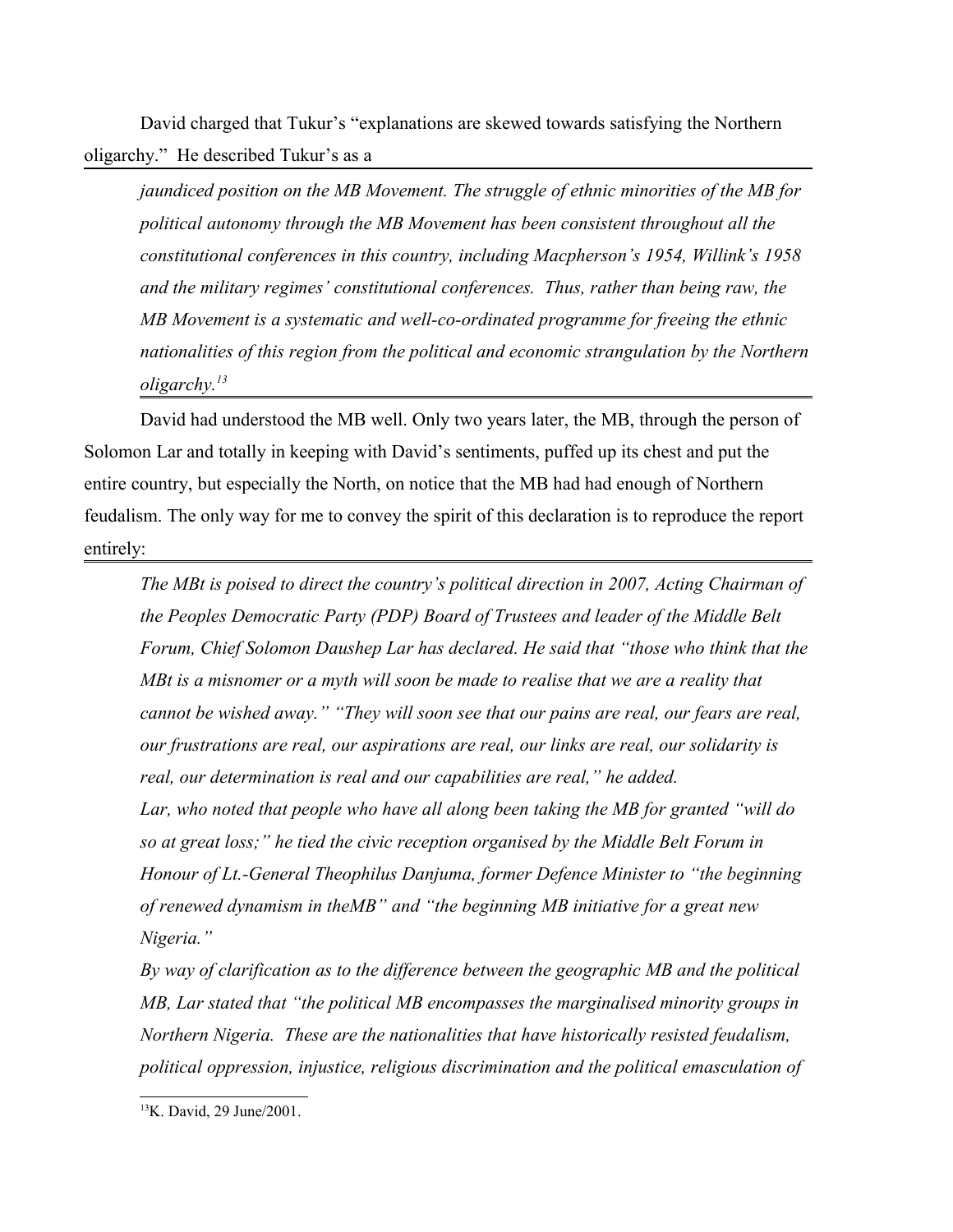*the unfavoured masses." Lar added that "this extends from Ilorin to Kabba, to Adamawa, Taraba, Southern Borno, Gombe, Tafawa Balewa to Zuru and every part of Northern Nigeria where the tyranny of a predatory oligarchy had frustrated and is still trying to frustrate the legitimate aspirations of many people groups in the region." "The unity of the minority groups in Northern Nigeria has thus created a new majority, making the Middle Belt Forum the largest progressive nationalist group in Nigeria," he added.[14](#page-10-0)*

It was a brave, if not brash, declaration with which I fully sympathized at the time. But we have passed the 2007 election and the Presidency has moved from the South-West to the North, bypassing the MB. I am not sure the MB has reached its goal. But it sounded great and in conformity with claims in other parts of this chapter that Muslims will act positively only under pressure of tough language and action.

About the same time and in similar spirit, the Middle Belt Progressive Movement (MBPM) demanded that MB governors "stop attending meetings of the 19 Northern governors." Again, here's the entire article:

*The MBPM has asked governors from the MB to stop attending meetings of the 19 northern governors. The movement also asked speakers of Houses of Assembly in the MB to form their own speakers' forum.*

*The position of the MBPM is contained in a resolution at the end of a meeting of its national working committee in Kaduna. The group said it was disappointed that the governors and speakers of the MB states were yet to dissociate themselves from the "so called 19 northern states."*

*According to the resolution, it is against the collective desire of the MB to be associated or identified with the North. The movement believes that Benue, Plateau, Nasarawa, Kogi, Niger, Adamawa, Taraba and parts of Kaduna, Kwara and Bauchi States belong to the MB region.*

<span id="page-10-0"></span><sup>&</sup>lt;sup>14</sup>TD, 29 Oct/2003. For more detailed background to this move see Appendix xxxx Igiebor and Akinkuotu. However, not all MB governors agreed with the trend. Abdullahi Adamu of Nasarawa State insisted that the MB is "part of the North and must maintain the unity of the North." "We will not allow the North to break" (*AM*, 19 Apr/2000). That is a surprising insistence from a governor of a state that recently broke away from the Christian Plateau State for religious reasons! It is clear that his agenda was primarily Muslim hegemony over the MB, the very thing the Christian MB rejected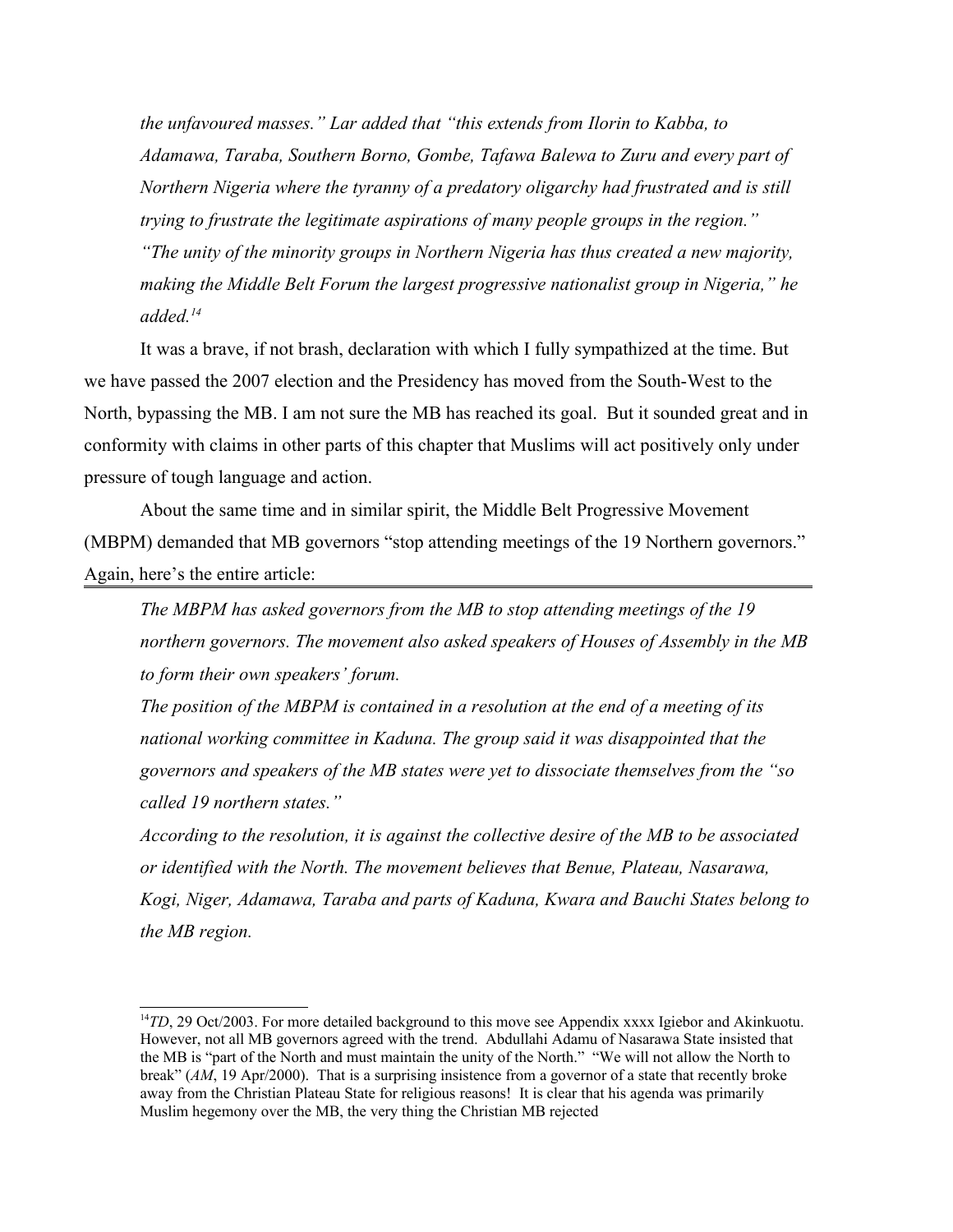*The resolutions signed on behalf of the movement by former Deputy Inspector General of Police, Mr. Potter Dapub and Mr. Sam Onimisi, particularly decried the forum of speakers from the North which include legislative leaders from the MB. According to the statement, "It is a tragedy that the MB speakers remain so docile and dumb as to be cajoled to attend a regional meeting where they don't belong."*

*"If northern speakers chose to meet, we wonder what the MB speakers have in such a meeting." "Northern speakers' meeting is not beneficial to MBers, because northerners often look for their slaves to carry out their sinister agenda against other parts of Nigeria, and those who agree to run such errands suffer at the end of the day," they stated. The statement said governors and speakers from the MB should constitute their own meetings to address peculiar problems of their people.[15](#page-11-0)*

Clearly, the spirit of political separation from the traditional Northern establishment was in the air in the MB. Unlike Mary Joe, no political re-alignment of Northern states borders was in view, but political re-alignment definitely was. It was a direction away from the traditional easy mixing of religions within the various parties that has always characterized Nigerian politics. It also went counter to the desires of one of the MB's most illustrious sons, Yakubu Gowon, who at one time held the chair of the Board of Patrons of the Arewa Consultative Forum (ACF) and encouraged the North "to take unity serious, to regain the glory it enjoyed before the Nigerian civil war." He warned, "If we are not working as one family, anything to the contrary would not augur well for us, we the *Arewa* [Northern] people. That is the only way we can succeed. Every Northerner, irrespective of religion or tribe, should unite and work for the socio-economic progress of the entire North."[16](#page-11-1) And it went contrary to the emphasis of dialogue advocates who promoted working together.

Femi Awoniyi offered a unique perspective and solution. He is covered only in this Appendix, not in the book. He charged that the Fulani, in distinction from the Hausa, raised the sharia issue as an "instrument of political mobilization." The loudest protagonists, he said, were Fulani. He saw the expanded sharia as "a logical continuation of the Fulani historical politicization of Islam for power" and as "an instrument of mobilization of political violence." The new "sharia creates a climate of Islamic extremism, and there are no better soldiers than fanatics of any ideological or religious persuasion." Thus, "the Fulani political sharia has the

<span id="page-11-0"></span><sup>15</sup>A. Madugba, 30 Oct/2003.

<span id="page-11-1"></span><sup>16</sup>J. Lohor, 22 Aug/2002. R. Ibrahim, 28 May/2001.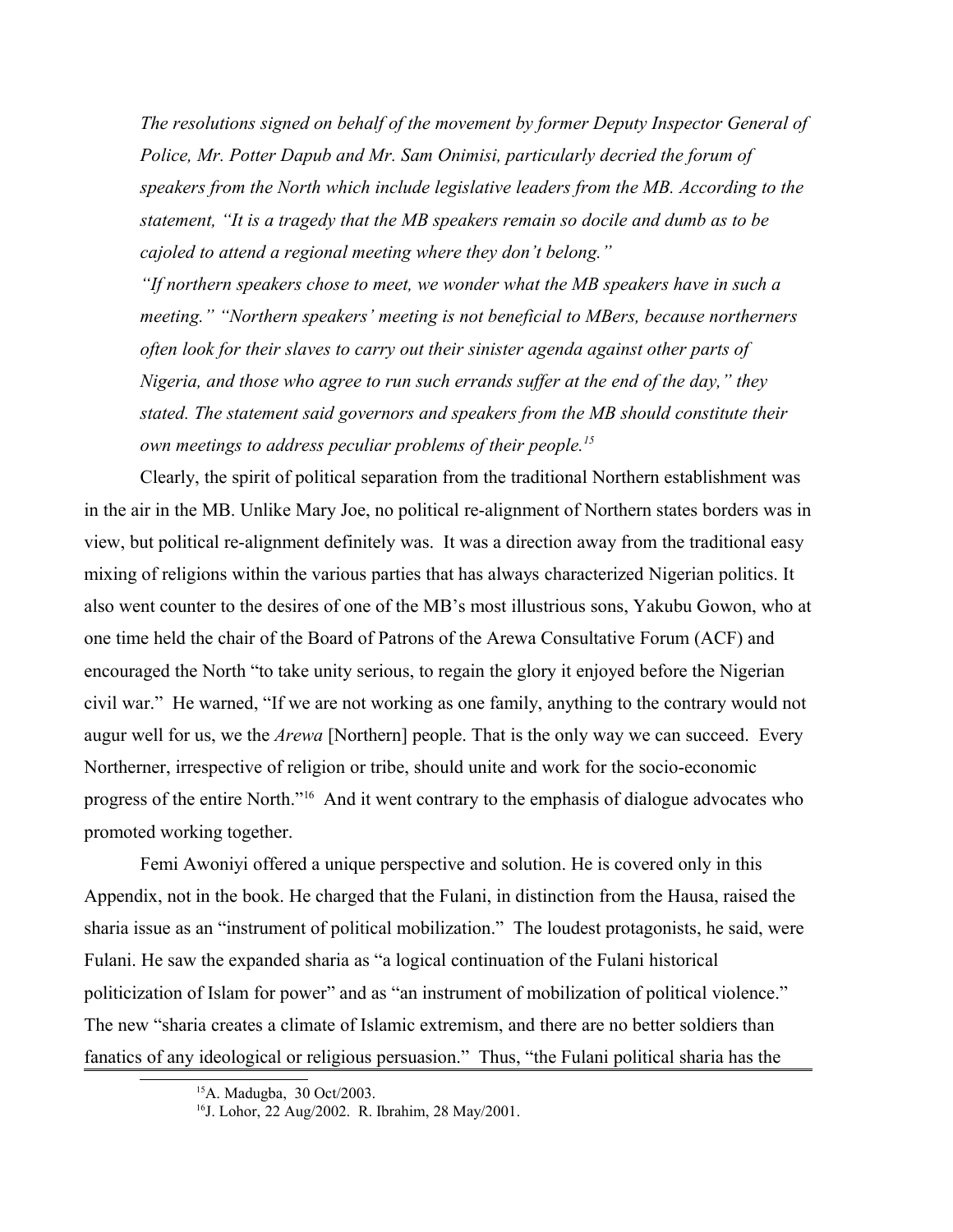potential to create a pool of hundreds of thousands, if not millions, of zealots who would be willing to die for Fulani power, erroneously believing they are giving their lives for the true Islam."

He then traced the clever way in which the Fulani allegedly use the Hausa people by pretending unity with them, but it is not unity so much as subjugation through denying the Hausa people their own cultural identity.[17](#page-12-0) It is a continuation of the Danfodio campaign, but now in cultural form. The Hausa in Northern Nigeria are a beaten people with no education. They are far behind the Hausa in Ghana, where they are only a small minority but amongst the most educated.

Another part of the Fulani campaign for hegemony is to hide their true identity by constantly using inclusive terms like "Hausa-Fulani," "The North" and "Northern." These terms are supposed to cover both the core North and the MB, whom we have already seen to refuse the connection. And while the Fulani use this wide terminology for themselves, they divide the South into Igbo and Yoruba in their bid to divide and rule. But "North" is a geographical term, while "Igbo" is an ethnic term, farther removed from each other than "mango" and "guava." Somehow this language, along with their sharia campaign, covers up the Fulani power play and helps them retain their power.

This Fulani power must be broken, declared Awoniyi:

*Hausa mind reclamation is a critical prerequisite for peace in Nigeria. This must begin with the de-monopolization of Fulani control over the media information consumed by the general masses of illiterateHhausa and other related peoples, both in the North and South. There is a massive undercurrent of Hausa resentment of Fulani privilege in Nigeria, but this grievance lacks avenues of media expression. The Fulanis know it, but for the time being they have been able to deflect it in the direction of others: non-Muslims, Yorubas, etc.*

<span id="page-12-0"></span><sup>&</sup>lt;sup>17</sup>In vol. 7, p. 176, of this series, there is reference to the Federal Radio of Kaduna refusing to air Hausa music in a Christian programme. The explanation given there for this refusal is thrown into doubt by Femi Awoniyi, who wrote, "The recent banning of the public performance of Hausa music and other forms of cultural expression in Hausaland because they are 'un-Islamic' is an act of hostility against Hausa culture." This is the only time I have heard of banning of Hausa music in general and cannot vouch for its correctness. However, if it is historically accurate, then the refusal Mary Anfani Joe reported is part of a larger anti-Hausa campaign on the part of the Fulani and not aimed only at Christians.